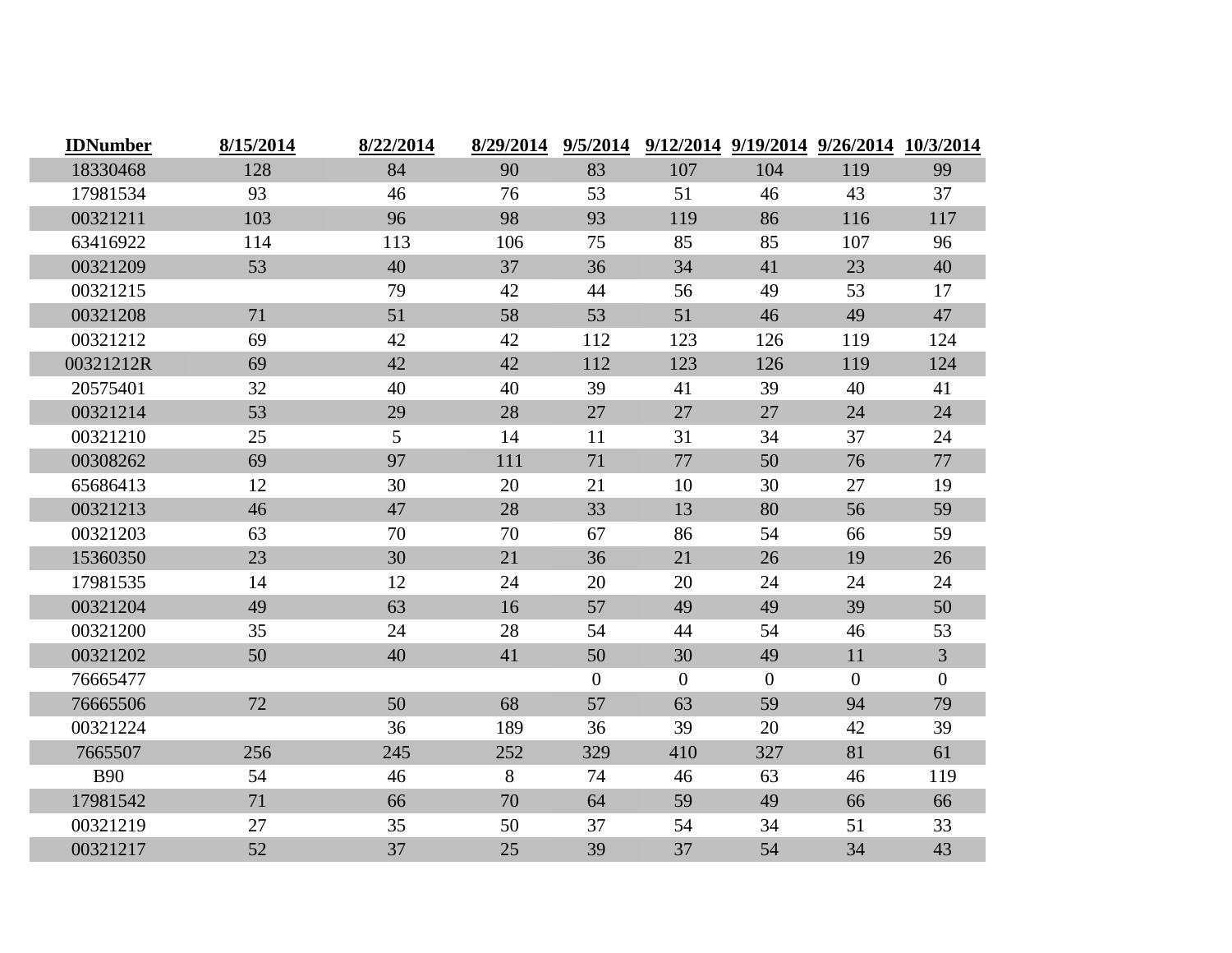| <b>IDNumber</b> | 8/15/2014        | 8/22/2014      | 8/29/2014       | 9/5/2014       |                |                | 9/12/2014 9/19/2014 9/26/2014 10/3/2014 |                |
|-----------------|------------------|----------------|-----------------|----------------|----------------|----------------|-----------------------------------------|----------------|
| 00321207        | 129              | 171            | 222             | 124            | 139            | 184            | 144                                     | 161            |
| 00321206        | 37               | 35             | 36              | 40             | 23             | 43             | 30                                      | 41             |
| 00321205        |                  | 78             | 48              | 70             | 93             | 81             | 69                                      | 103            |
| 15819940        | 85               | 63             | 100             | 44             | 100            | 74             | 87                                      | 114            |
| 00321218        |                  | 86             | 39              | 23             | 40             | 27             | 41                                      | 29             |
| 15819941        | 69               | 42             | 64              | 77             | 70             | 101            | 66                                      | 66             |
| 14449781        | 89               | 69             | 57              | 53             | 54             | 66             | 60                                      | 57             |
| 14449781R       | 89               | 69             | 57              | 53             | 54             | 66             | 60                                      | 57             |
| 15819942        | 129              | 165            | 161             | 161            | 103            | 149            | 166                                     | 157            |
| 321216          | 25               | 30             | 39              | 33             | 54             | 51             | 59                                      | 69             |
| 17981541        | 45               | 59             | 53              | 36             | 57             | 30             | 39                                      | 56             |
| 14449733        | 40               | 33             | 126             | 80             | 80             | 83             | 67                                      | 87             |
| 58553719        | 99               | 116            | 89              | 71             | 76             | 504            | 277                                     | 67             |
| 00321201        |                  | 59             | 70              | 103            | 73             | 166            | 103                                     | 66             |
| <b>B50</b>      | 45               | 63             | 76              | 59             | 86             | 53             | 101                                     | 59             |
| 21005458        | 115              | 118            | 74              | 86             | 113            | 100            | 83                                      | 53             |
| 21005455        |                  | None           | None            | None           | None           | None           | None                                    | None           |
| 21005454        | $7^{\circ}$      | $\overline{3}$ | $\overline{4}$  | $\overline{3}$ | $\overline{4}$ | $\overline{3}$ | $\overline{3}$                          | 6              |
| 00321223        |                  | 248            | 107             | 90             | 73             | 117            | 100                                     | 91             |
| <b>M80</b>      |                  | 153            | 68              | 107            | 99             | 106            | 80                                      | 56             |
| <b>M80R</b>     |                  |                |                 |                |                |                |                                         |                |
| 18330467        | 20               | 23             | 17              | 20             | 20             | 26             | 24                                      | 27             |
| M <sub>00</sub> | $\boldsymbol{0}$ | 57             | 53              | 86             | 71             | 63             | 70                                      | 56             |
| M <sub>01</sub> | 5 <sup>5</sup>   | 13             | $5\overline{)}$ | 9              | 21             | 27             | 19                                      | 79             |
| <b>B05</b>      | 35               | 18             | 48              | 8              | $\overline{4}$ | $\overline{4}$ | $\overline{4}$                          | $\overline{0}$ |
| <b>B05R</b>     | 35               | 18             | 48              | $\, 8$         | $\overline{4}$ | $\overline{4}$ | $\overline{4}$                          | $\overline{0}$ |
| M10             | $\overline{0}$   | 10             | 113             | 53             | 126            | 56             | 33                                      | 44             |
| 17981539        | 116              | 124            | 91              | 111            | 111            | 99             | 102                                     | 96             |
| 17981539R       | 116              | 124            | 91              | 111            | 111            | 99             | 102                                     | 96             |
| <b>B25</b>      | 41               | 20             | 29              | 39             | 23             | 33             | 34                                      | 26             |
| 17981538        | 41               |                | 79              | 46             | 6              | 11             | 50                                      | 103            |